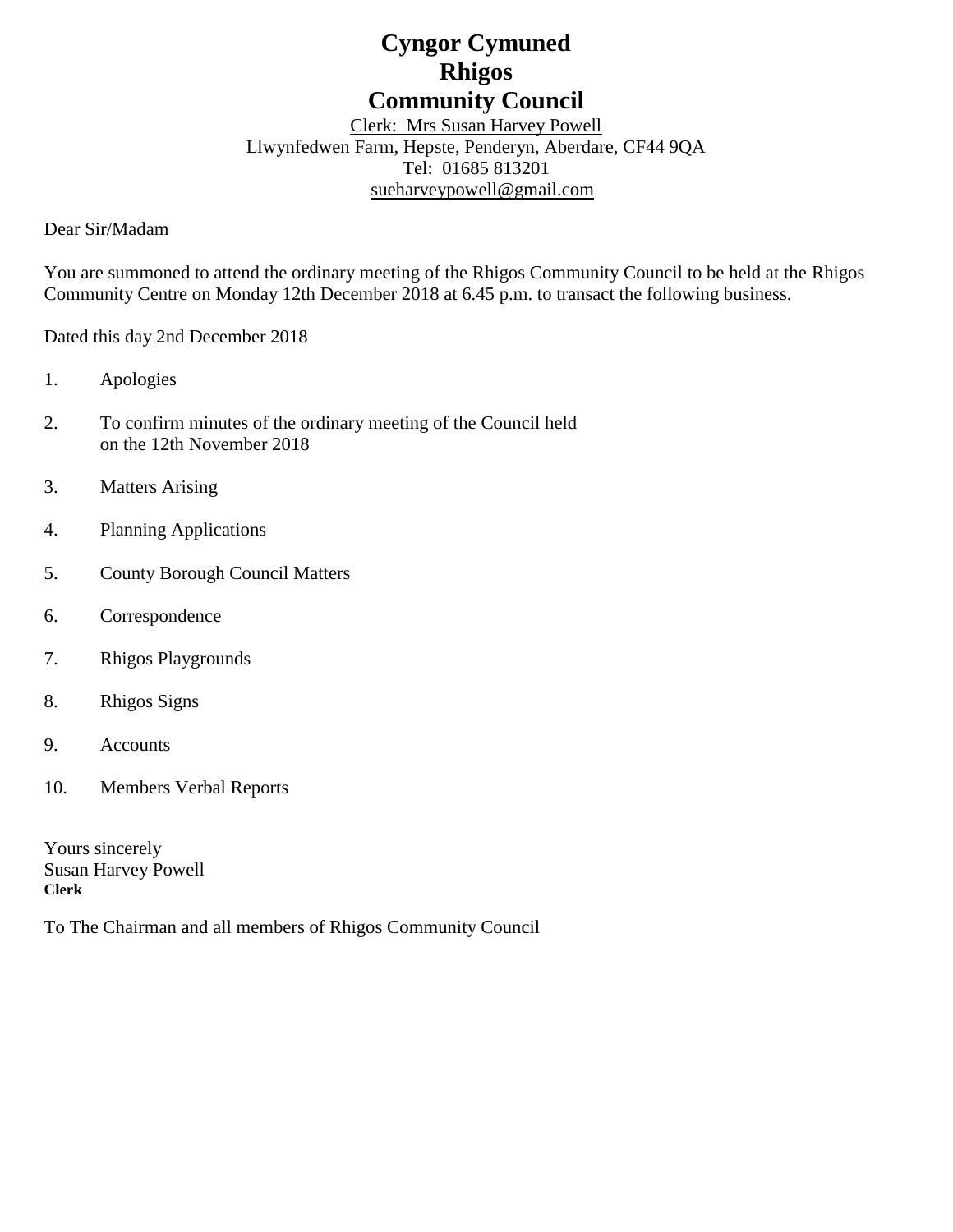# **Rhigos Community Council**

1

Minutes of the ordinary meeting of Rhigos Community Council held at Rhigos Community Centre on Monday 12th November 2018 at 6.45 p.m.

| <b>2018/110</b>                                                                                     |            | <b>Declaration of Interest</b>                                                   |  |  |  |
|-----------------------------------------------------------------------------------------------------|------------|----------------------------------------------------------------------------------|--|--|--|
| It was resolved to confirm Minutes of the Ordinary Meeting of the Council held on 8th October 2018  |            |                                                                                  |  |  |  |
| 2018/109                                                                                            |            | <b>Minutes</b>                                                                   |  |  |  |
| A minute's silence was held for the late Glan Rowley who was a community councillor for many years. |            |                                                                                  |  |  |  |
|                                                                                                     | Apologies: | Cllr. O Morgan, L Leach                                                          |  |  |  |
|                                                                                                     | Present:   | Cllrs. P Oliver, H Wagner, G Thomas, A Tobin, C Hopes, M Smith, M Evans, S Maull |  |  |  |

20115 a. Cllr. Wagner and Tobin declared an interest and left the meeting as they are on the Allotments committee

# **2018/111 Matters Arising**

- a. Bike Track Cwm Hwnt nothing to report.
- b. Cemetery Paths on hold for the time being.
- c. Cllr. Oliver representative the community council at the Remembrance Service on Sunday.
- d. P.T.A. letter the balance sheet has not yet been received. Mrs Powell has spoken to the Headteacher.
- e. The contractor repairing the cemetery fence would like some funding for materials, it was agreed to release some money when he is half way through the work.

### **2018/112 Planning**

It was resolved to note:

a. 11 Mount Road - conversion of garage to create ancillary accommodation.

## **2018/113 County Borough Council Matters**

It was resolved that the following complaints be passed on to Councillor G Thomas for his attention.

Cllr. Thomas reported on a recent public meeting with the Tower

- a. The drains on Treherbert road need cleaning.
- b. The light in Heol y Graig is still not working.
- c. A litter pick is needed around the village.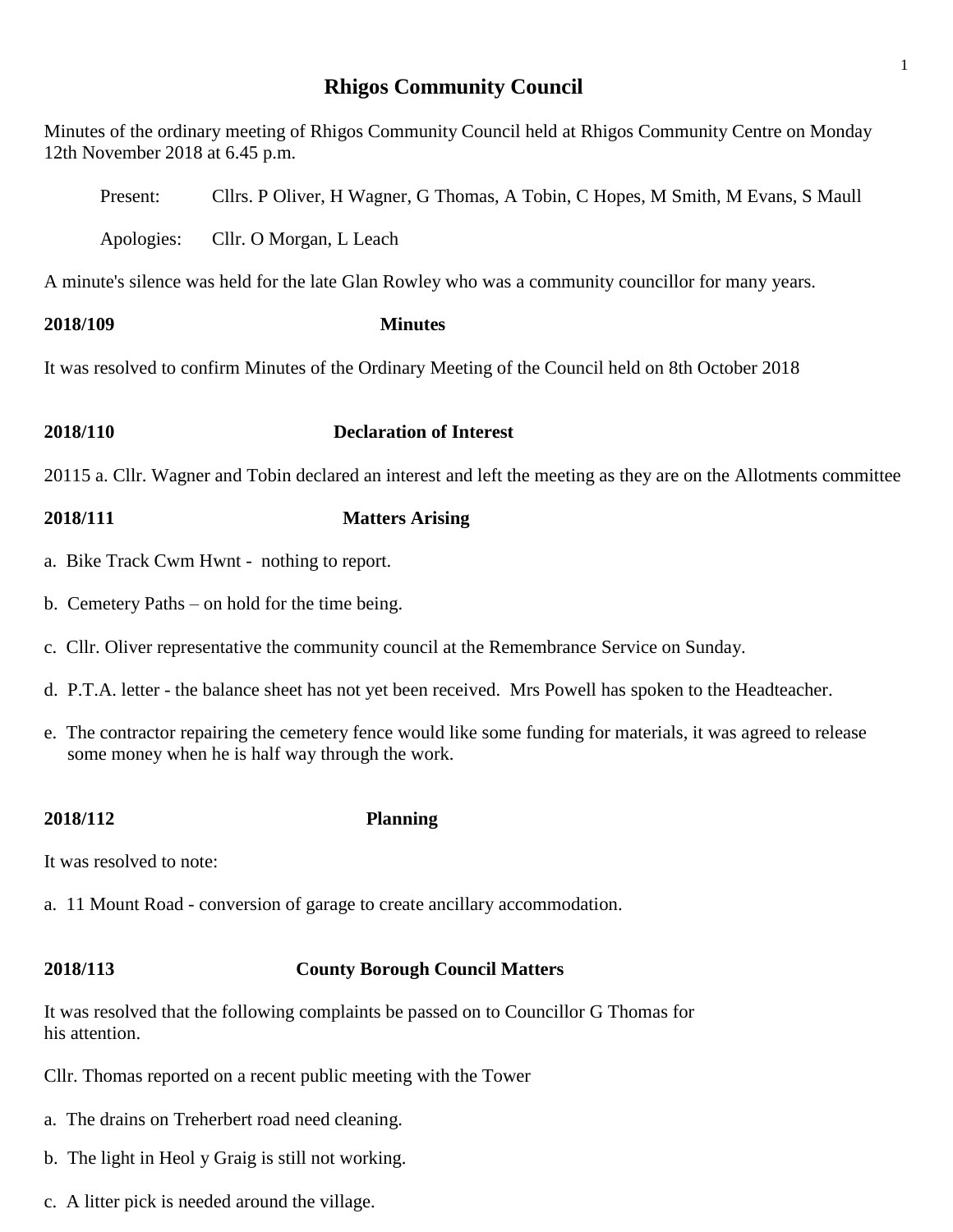- d. The lights are out on Hirwaun roundabout
- e. The drains in Heol y Graig need cleaning.
- f. Can we have an update on the bike track, a resident has been told that they are starting up again.
- g. There is a mss in Longmede Parc after the recent bonfire.
- h. A car has been left on wasteland at Longmede Parc but it is taxed and insured according to the police.
- i. The car parked in then layby on the main road is causing poor visibility.
- j. There is a pothole outside 15 Heol y De
- k. The path from the corner of Heol Esgyn into Heol y De is breaking up.
- l. A caravan has been dumped on the Glynneath bank.
- m. There is rubbish on the grass verge at Hirwaun roundabout.
- n. Can we have an update on the shop.
- o. Are there any plans for a bus service to the new surgery in Glynneath.
- p. A tree has come down on the Glynneath bank.
- q. The drain is blocked and needs digging out between the Plough and Shands entrance.
- r. Could we have a plan of the Industrial estate to see who is responsible for cleaning as rubbis is being dumped.
- s. A settee has been dumped outside a property in Halt Road.
- t. Straw and hay is being offloaded on the junction to the Industrial estate and a mess is being left there.
- u. The fence is coming down on one side of the gulley at Cwrt Twyn Rhyd.
- v. Some of the trees are leaning out onto the road near Walters.
- x. There is a pot hole near Clydfan bungalow.
- y. A road sign has been thrown into the bushes near the old cattle grid.
- z. Buses are parking on the layby on the dual carriageway.

### **2018/114 Correspondence**

It was resolved to receive the following correspondence.

No correspondence received.